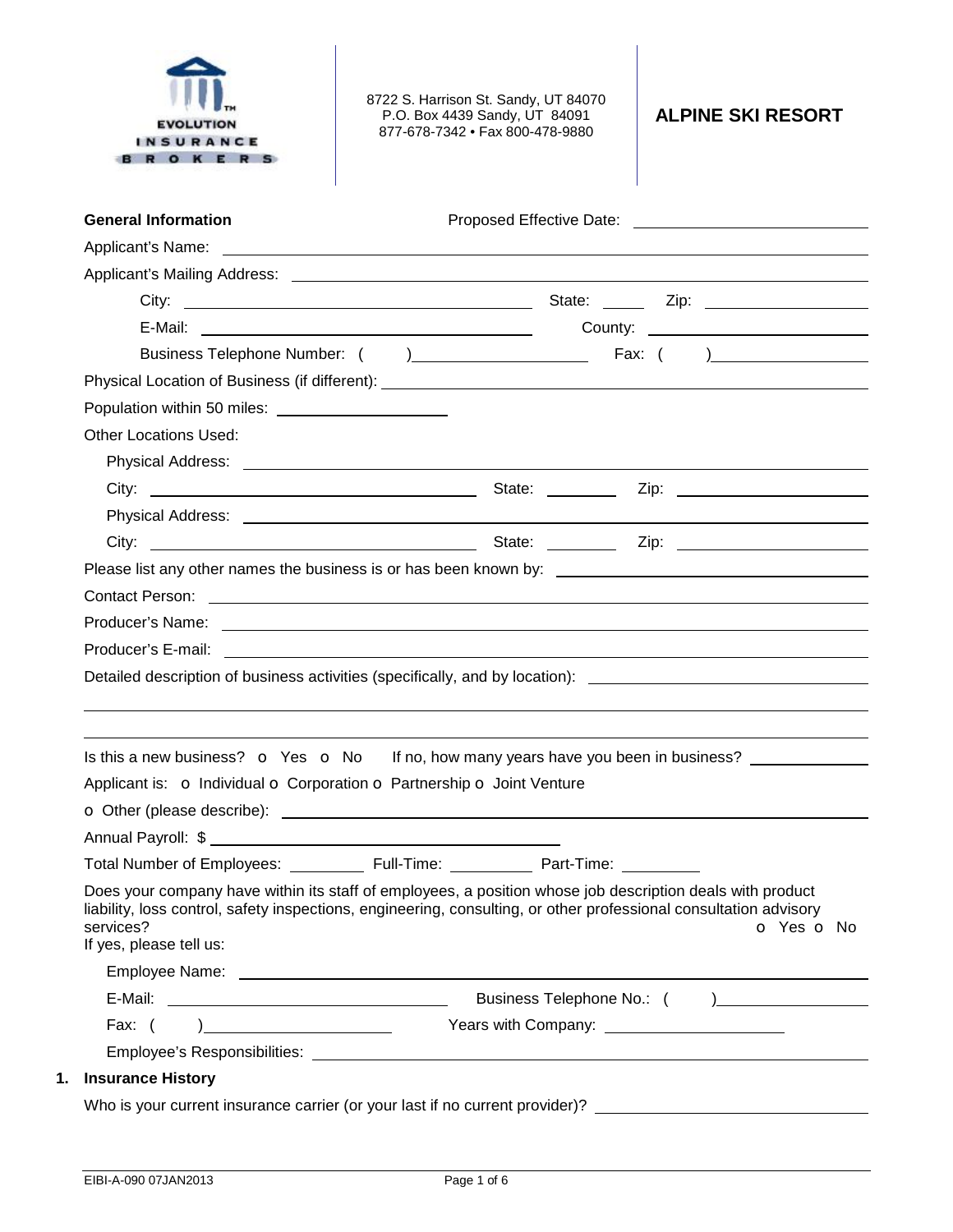Provide name(s) for all insurance companies that have provided Applicant insurance for the last three years:

|                        | Coverage: | Coverage: | Coverage: |
|------------------------|-----------|-----------|-----------|
| <b>Company Name</b>    |           |           |           |
| <b>Expiration Date</b> |           |           |           |
| <b>Annual Premium</b>  | J         | \$        | J         |

Has the Applicant or any predecessor or related person or entity ever had a claim?  $\bullet$  Yes  $\bullet$  No Attach a five year loss/claims history, including details. (REQUIRED)

Have you had any incident, event, occurrence, loss, or Wrongful Act which might give rise to a Claim covered by this Policy?<br> **O** Yes **O** No this Policy, prior to the inception of this Policy? If yes, please explain:

Has the Applicant, or anyone on the Applicant's behalf, attempted to place this risk in standard markets?

o Yes o No

If the standard markets are declining placement, please explain why:

#### **2. Desired Insurance**

 

 

#### **Limit of Liability:**

|                                                                                                                                                                                                                                                                                                                                                                                                                                                                                                                                                                       |                                                                     |                                                                 | Per Act/Aggregate OR Per Person/Per Act/Aggregate                                                           |         |  |                                 |           |            |
|-----------------------------------------------------------------------------------------------------------------------------------------------------------------------------------------------------------------------------------------------------------------------------------------------------------------------------------------------------------------------------------------------------------------------------------------------------------------------------------------------------------------------------------------------------------------------|---------------------------------------------------------------------|-----------------------------------------------------------------|-------------------------------------------------------------------------------------------------------------|---------|--|---------------------------------|-----------|------------|
| $\circ$                                                                                                                                                                                                                                                                                                                                                                                                                                                                                                                                                               | \$50,000/\$100,000<br>\$25,000/\$50,000/\$100,000<br>$\circ$        |                                                                 |                                                                                                             |         |  |                                 |           |            |
| $\circ$                                                                                                                                                                                                                                                                                                                                                                                                                                                                                                                                                               | \$150,000/\$300,000<br>\$75,000/\$150,000/\$300,000<br>$\circ$      |                                                                 |                                                                                                             |         |  |                                 |           |            |
| $\circ$                                                                                                                                                                                                                                                                                                                                                                                                                                                                                                                                                               | \$250,000/\$1,000,000<br>\$100,000/\$250,000/\$1,000,000<br>$\circ$ |                                                                 |                                                                                                             |         |  |                                 |           |            |
| $\circ$                                                                                                                                                                                                                                                                                                                                                                                                                                                                                                                                                               |                                                                     | \$500,000/\$1,000,000                                           |                                                                                                             | $\circ$ |  | \$250,000/\$500,000/\$1,000,000 |           |            |
| $\circ$                                                                                                                                                                                                                                                                                                                                                                                                                                                                                                                                                               |                                                                     |                                                                 |                                                                                                             | $\circ$ |  |                                 |           |            |
|                                                                                                                                                                                                                                                                                                                                                                                                                                                                                                                                                                       |                                                                     |                                                                 | Self-Insured Retention (SIR): ○ \$1,000 (Minimum) ○ \$1,500 ○ \$2,500 ○ \$5,000 ○ \$10,000                  |         |  |                                 |           |            |
| <b>Business Operations</b><br>What is the elevation of the ski area? ___________ Top _____________ Bottom<br>2.<br>Do you utilize snowmaking? $\Box$ Yes $\Box$ No $\_\_\_\_\_\_\_\_\_\$ % of slopes<br>3.<br>Is it Portable $\Box$ Yes $\Box$ No or Fixed $\Box$ Yes $\Box$ No?<br>4. What percentage of your slopes are: 6 % Advanced 4. Mermediate 4. What percentage of your slopes are: 4. Mo<br>5. Identify your motorized equipment and provide figure for how many you use<br>$\Box$ Snowcats _______________________ $\Box$ 4-wheeler ______________________ |                                                                     |                                                                 |                                                                                                             |         |  |                                 |           |            |
| 6.                                                                                                                                                                                                                                                                                                                                                                                                                                                                                                                                                                    |                                                                     | $\Box$ Snowmobiles $\_\_$<br>How many employees do you utilize? |                                                                                                             |         |  |                                 |           |            |
|                                                                                                                                                                                                                                                                                                                                                                                                                                                                                                                                                                       |                                                                     | Ski School                                                      | Ski Patrol                                                                                                  | Lifts   |  | Restaurants                     | Ski Shops | Management |
|                                                                                                                                                                                                                                                                                                                                                                                                                                                                                                                                                                       | Full-Time                                                           |                                                                 |                                                                                                             |         |  |                                 |           |            |
|                                                                                                                                                                                                                                                                                                                                                                                                                                                                                                                                                                       | Part-Time                                                           |                                                                 |                                                                                                             |         |  |                                 |           |            |
| 1.                                                                                                                                                                                                                                                                                                                                                                                                                                                                                                                                                                    | If yes, please list:                                                |                                                                 | Are there any independent contractors or concessions operating on your business premises? $\Box$ Yes $\Box$ |         |  |                                 |           | No.        |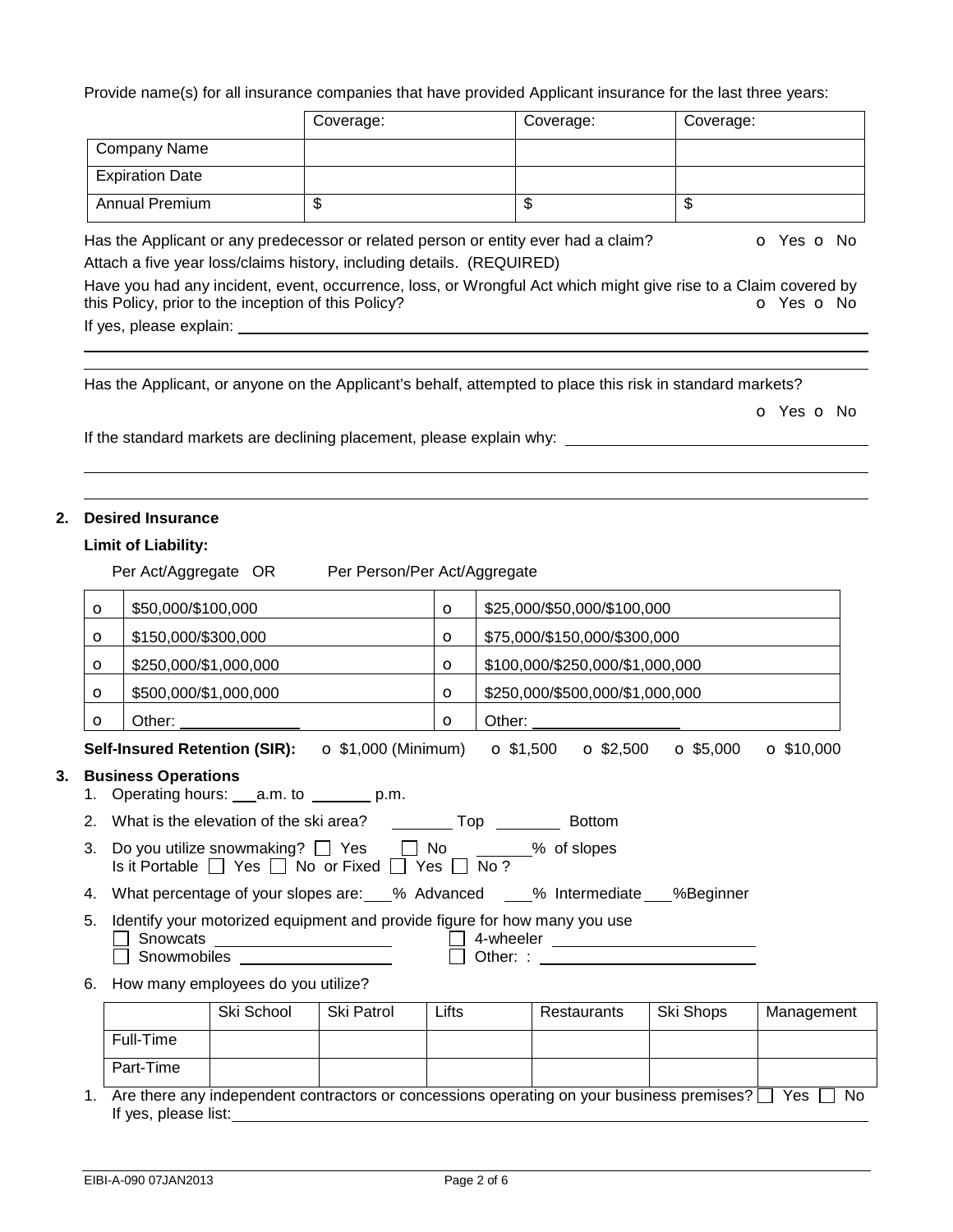2. Have you obtained certificates of Insurance from all independent contractors and concessions?

 $\Box$  Yes  $\Box$  No

If yes, please enclose copies.

- 3. Describe any off season operations:
- 4. Do you operate any of the following?

| Yes | No |                              |
|-----|----|------------------------------|
|     |    | Nordic Ski Center            |
|     |    | Snowmobile Guiding or Rental |
|     |    | Sleigh or Wagon Rides        |
|     |    | Ice Skating                  |
|     |    | <b>Alpine Race Course</b>    |

### **4. LIFT INFORMATION**

1. Identify all lifts and specify if double (dbl), triple (tpl), quad (qd), rope tow (rt), t-bar , j-bar, platter (plt), high speed quad (hsq), gondola (gdl) or tram.

| Type             | Manufacturer  | Year Installed | Year Last Inspected |
|------------------|---------------|----------------|---------------------|
| 1.               |               |                |                     |
| 2.               |               |                |                     |
| 3.               |               |                |                     |
| Type             | Manufacturer  | Year Installed | Year Last Inspected |
| 4.               |               |                |                     |
| 5.               |               |                |                     |
| 6.               |               |                |                     |
| $\overline{7}$ . |               |                |                     |
| 8.               |               |                |                     |
| 9.               |               |                |                     |
| 10.<br>$\cdots$  | $\sim$ $\sim$ |                |                     |

2. Who is your lift maintenance supervisor? Years of experience: Years with your operation:

#### 3. Do you have your lifts inspected annually by an outside entity?

| Yes | No |                                                                                    |
|-----|----|------------------------------------------------------------------------------------|
|     |    | Do you have your lifts inspected annually by an outside entity?                    |
|     |    | Who?                                                                               |
|     |    | Does your lift personnel inspect your lifts regularly and document the inspection? |
|     |    | How often?                                                                         |
|     |    | Do you have a formal training program for lift operators?                          |

# **5. SKI RENTAL SHOP(S) INFORMATION**

- 1.  $\Box$  Yes  $\Box$  No Are ski shop personnel trained and certified to do binding adjustment and maintenance?
- 2.  $\Box$  Yes  $\Box$  No Do you refuse to adjust older bindings which are not provided indemnification by the manufacturer?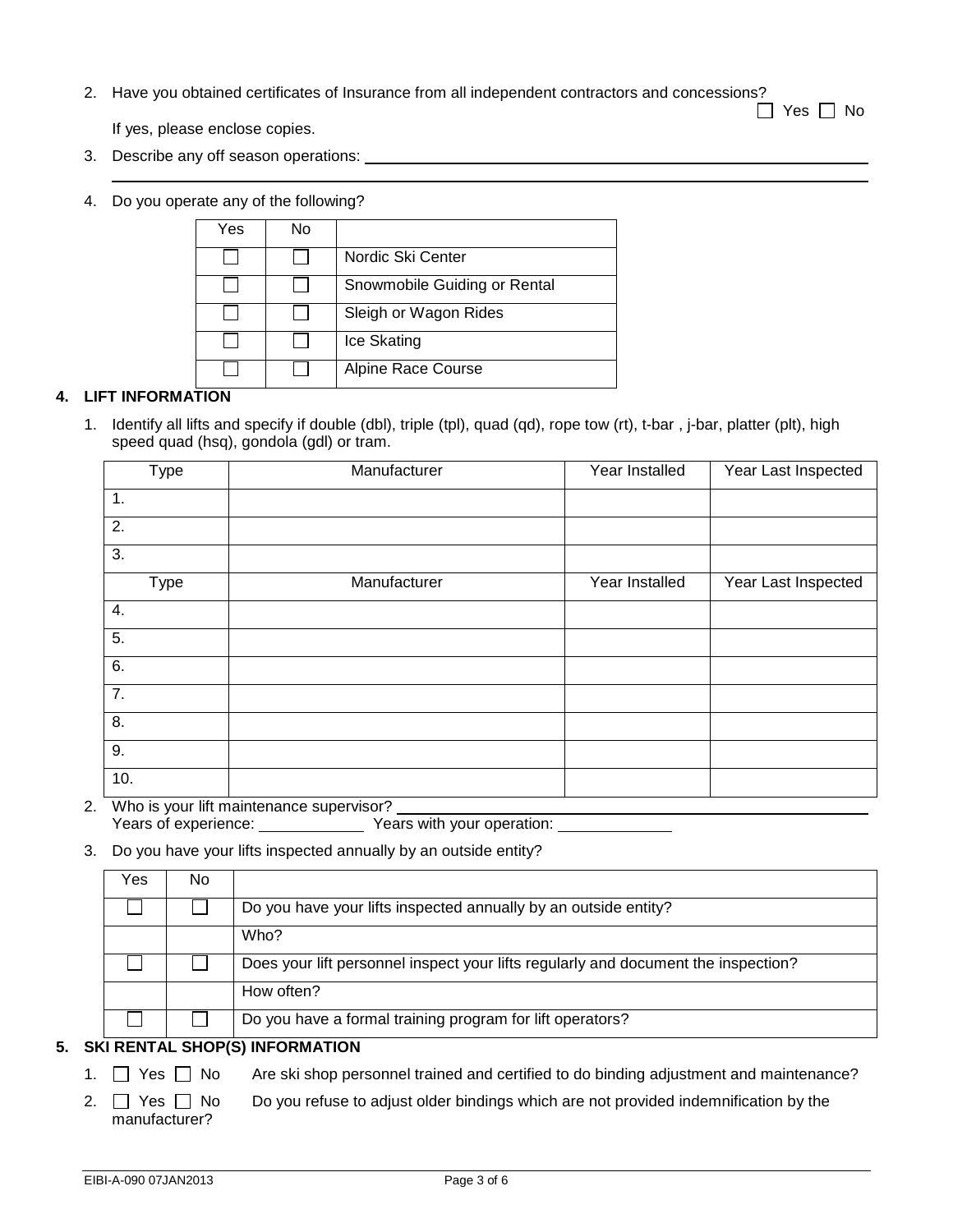|                       | 3. Identify all equipment rented and give average charge per rental: |
|-----------------------|----------------------------------------------------------------------|
| Alpine Skis, Boots \$ | X-C Skis, Boots \$                                                   |

Snowboards \$ Mono Skis \$

Telemark Skis, Boots \$ Other \$

### **6. SKI PATROL**

|                | Yes. | No. |                                                                                 |  |  |  |
|----------------|------|-----|---------------------------------------------------------------------------------|--|--|--|
| $\mathbf{1}$ . |      |     | What is the name of the ski patrol director?                                    |  |  |  |
|                |      |     |                                                                                 |  |  |  |
| 2.             |      |     | Pro % National<br>How many patrollers do you have?<br>$\%$                      |  |  |  |
| 3.             |      |     | What is the minimum level of first-aid training required?                       |  |  |  |
|                |      |     | ■ Basic ■ Advanced ■ EMT ■ WEC<br>CPR                                           |  |  |  |
| 4.             |      |     | Do you conduct in-service emergency training for your patrol?                   |  |  |  |
| 5.             |      |     | Are patrollers trained in accident documentation? (Attach sample of your form.) |  |  |  |
| 6.             |      |     | Do you do avalanche control work? If YES, answer the following:                 |  |  |  |
|                |      |     | a) Do you have access to avalanche dogs?                                        |  |  |  |
|                |      |     | b) Does the patrol train regularly for avalanche rescue and is it documented?   |  |  |  |
|                |      |     | Do you have an emergency response plan in the event of a burial?<br>C)          |  |  |  |

## **SKI SCHOOL INFORMATION**

|                | Yes<br>No. |                                               |
|----------------|------------|-----------------------------------------------|
| $\mathbf{1}$ . |            | What is the name of your ski school director? |
|                |            | Years with your operation:                    |
| 2.             |            | Full-time<br>How many Instructors? Part-time  |
| 3.             |            | Do instructors have first-aid training?       |
| 4.             |            | Do you have a race program?                   |
| 5.             |            | If YES:<br>Do you have a day care/nursery?    |
|                |            | Is it licensed? (Enclose copy)                |
|                |            | Are the staff certified?                      |

# **RISK MANAGEMENT**

| No.<br>Yes. |                                                              |
|-------------|--------------------------------------------------------------|
|             | Is the skier responsibility code posted?                     |
|             | Are trail maps posted and handed out? Please enclose sample. |
|             | Are list safety rules posted?                                |
|             | Are weather and snow conditions posted?                      |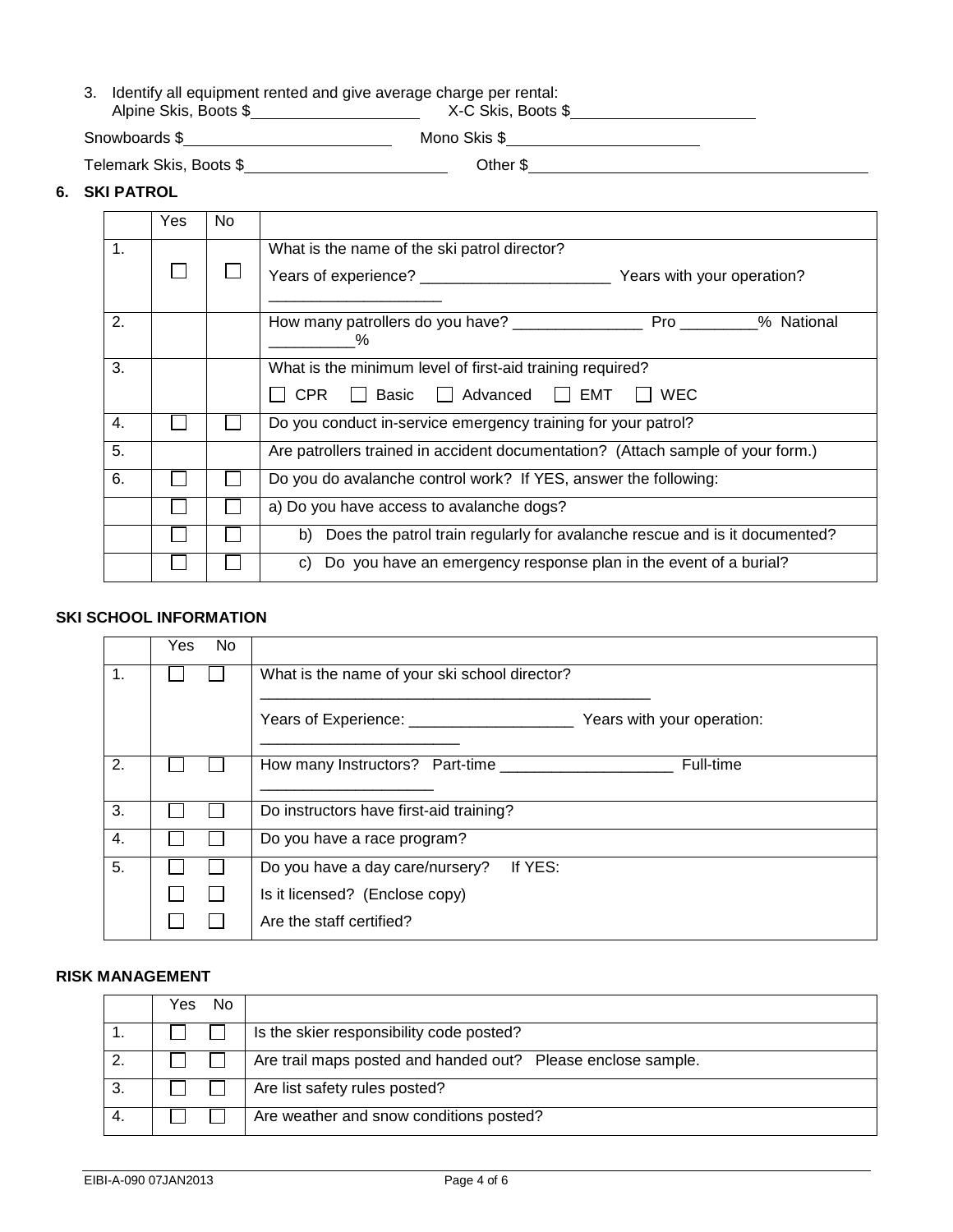| 5.                  |                                                                       | Do any of the following sign release of liability statements? Please enclose sample. |                      |                                                                                                                                                                                                                                |            |  |  |  |  |
|---------------------|-----------------------------------------------------------------------|--------------------------------------------------------------------------------------|----------------------|--------------------------------------------------------------------------------------------------------------------------------------------------------------------------------------------------------------------------------|------------|--|--|--|--|
|                     |                                                                       | <b>Ski School Students</b>                                                           |                      | <b>Ski Equipment Renters</b>                                                                                                                                                                                                   |            |  |  |  |  |
|                     |                                                                       | Season Pass Holders                                                                  |                      | <b>Competitive Participants</b>                                                                                                                                                                                                |            |  |  |  |  |
|                     |                                                                       |                                                                                      |                      |                                                                                                                                                                                                                                |            |  |  |  |  |
|                     |                                                                       | Price times 1                                                                        | <b>Annual Skiers</b> | Gross Income                                                                                                                                                                                                                   | % of Total |  |  |  |  |
| Adult               |                                                                       |                                                                                      |                      |                                                                                                                                                                                                                                |            |  |  |  |  |
| Child               |                                                                       |                                                                                      |                      |                                                                                                                                                                                                                                |            |  |  |  |  |
| $\frac{1}{2}$ Day   |                                                                       |                                                                                      |                      |                                                                                                                                                                                                                                |            |  |  |  |  |
| Season<br>Pass      |                                                                       |                                                                                      |                      |                                                                                                                                                                                                                                |            |  |  |  |  |
| Pass Books          |                                                                       |                                                                                      |                      |                                                                                                                                                                                                                                |            |  |  |  |  |
| All other revenues: |                                                                       |                                                                                      |                      |                                                                                                                                                                                                                                |            |  |  |  |  |
|                     |                                                                       |                                                                                      |                      | Food Service: University of the Service of the Service of the Service of the Service of the Service of the Service of the Service of the Service of the Service of the Service of the Service of the Service of the Service of |            |  |  |  |  |
|                     |                                                                       |                                                                                      |                      |                                                                                                                                                                                                                                |            |  |  |  |  |
|                     |                                                                       |                                                                                      |                      |                                                                                                                                                                                                                                |            |  |  |  |  |
|                     | Was this a below average, normal, or above average year? (Circle one) |                                                                                      |                      |                                                                                                                                                                                                                                |            |  |  |  |  |
|                     |                                                                       | Location of resort if different from mailing address:                                |                      |                                                                                                                                                                                                                                |            |  |  |  |  |

List all activities requiring certificates of Insurance or Additional Insured including complete name and address as it will appear on the form. Attach others as needed.

|    | Land<br>Owner | Government<br>Agency | Concessions<br>Contracts | Other |
|----|---------------|----------------------|--------------------------|-------|
| A) |               |                      |                          |       |
| B) |               | $\mathbf{I}$         |                          |       |
| C) |               |                      |                          |       |
| D) |               |                      |                          |       |

### **REPRESENTATIONS AND WARRANTIES**

The "Applicant" is the party to be named as the "Insured" in any insuring contract if issued. By signing this Application, the Applicant for insurance hereby represents and warrants that the information provided in the Application, together with all supplemental information and documents provided in conjunction with the Application, is true, correct, inclusive of all relevant and material information necessary for the Insurer to accurately and completely assess the Application, and is not misleading in any way. The Applicant further represents that the Applicant understands and agrees as follows: (i) the Insurer can and will rely upon the Application and supplemental information provided by the Applicant, and any other relevant information, to assess the Applicant's request for insurance coverage and to quote and potentially bind, price, and provide coverage; (ii) the Application and all supplemental information and documents provided in conjunction with the Application are warranties that will become a part of any coverage contract that may be issued; (iii) the submission of an Application or the payment of any premium does not obligate the Insurer to quote, bind, or provide insurance coverage; and (iv) in the event the Applicant has or does provide any false, misleading, or incomplete information in conjunction with the Application, any coverage provided will be deemed void from initial issuance.